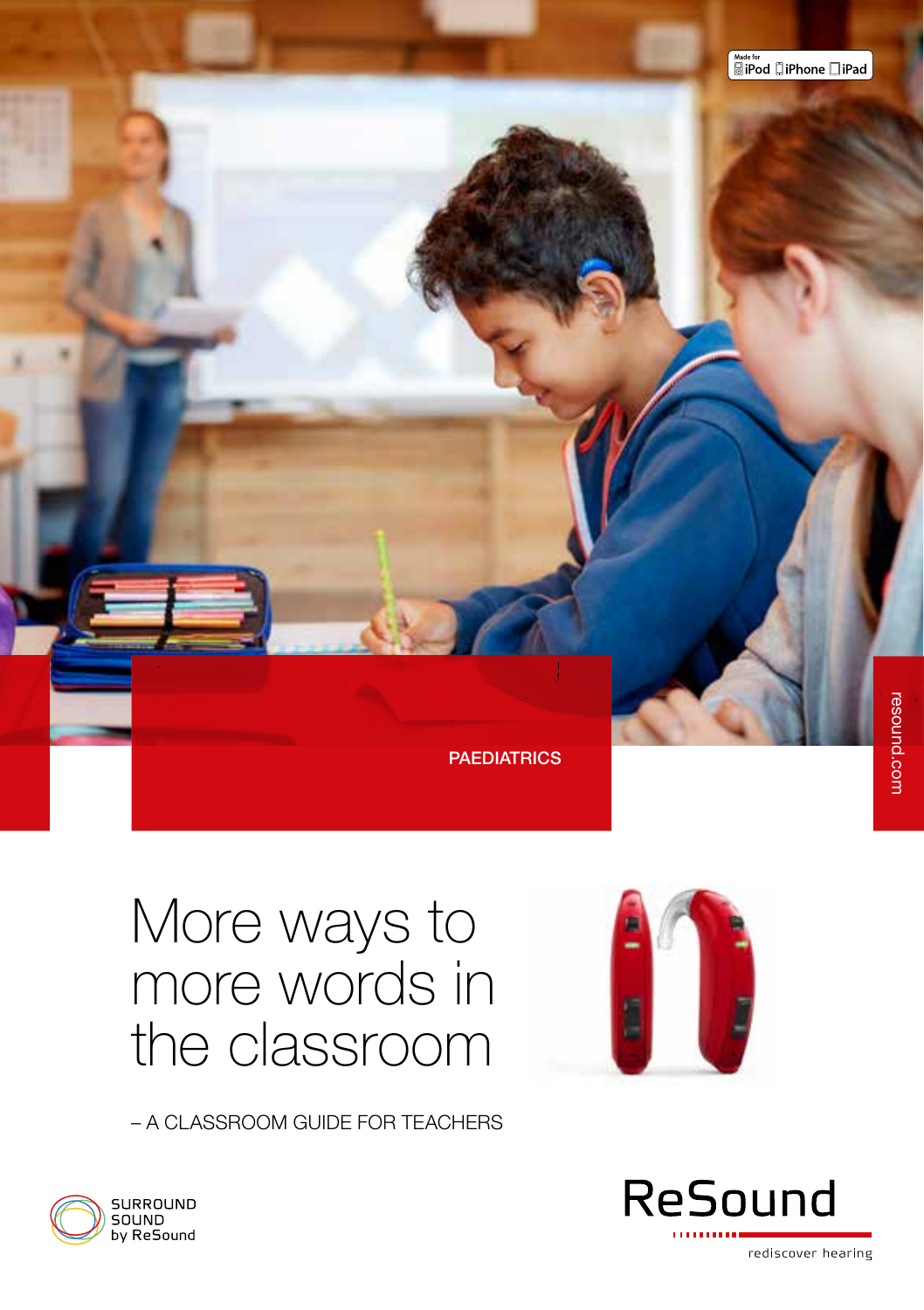

# A comfortable learning environment – for everyone

If you have a child with hearing loss in your class, there are a few simple things you can do to help them get the most out of their classroom experience. Improving the acoustics in the classroom will benefit all of your students – and you. Reducing background noise and sound reflections not only makes it easier to understand speech, it also creates a calmer working and learning environment for everyone.

We outline simple ways of reducing noise and reflections, and promoting clearer speech. Most of our suggestions involve rearranging classroom furniture and decoration, and making a few simple modifications to chairs and tables. But, we also suggest introducing a little bit of unintrusive technology. Extremely simple to use, the ReSound Micro Mic and ReSound Multi Mic make sure any child in your class with hearing loss won't miss a word.

If you use iPads in the classroom, any children in your class with ReSound Smart Hearing aids will be able to stream the sound directly from the iPad to their hearing aids.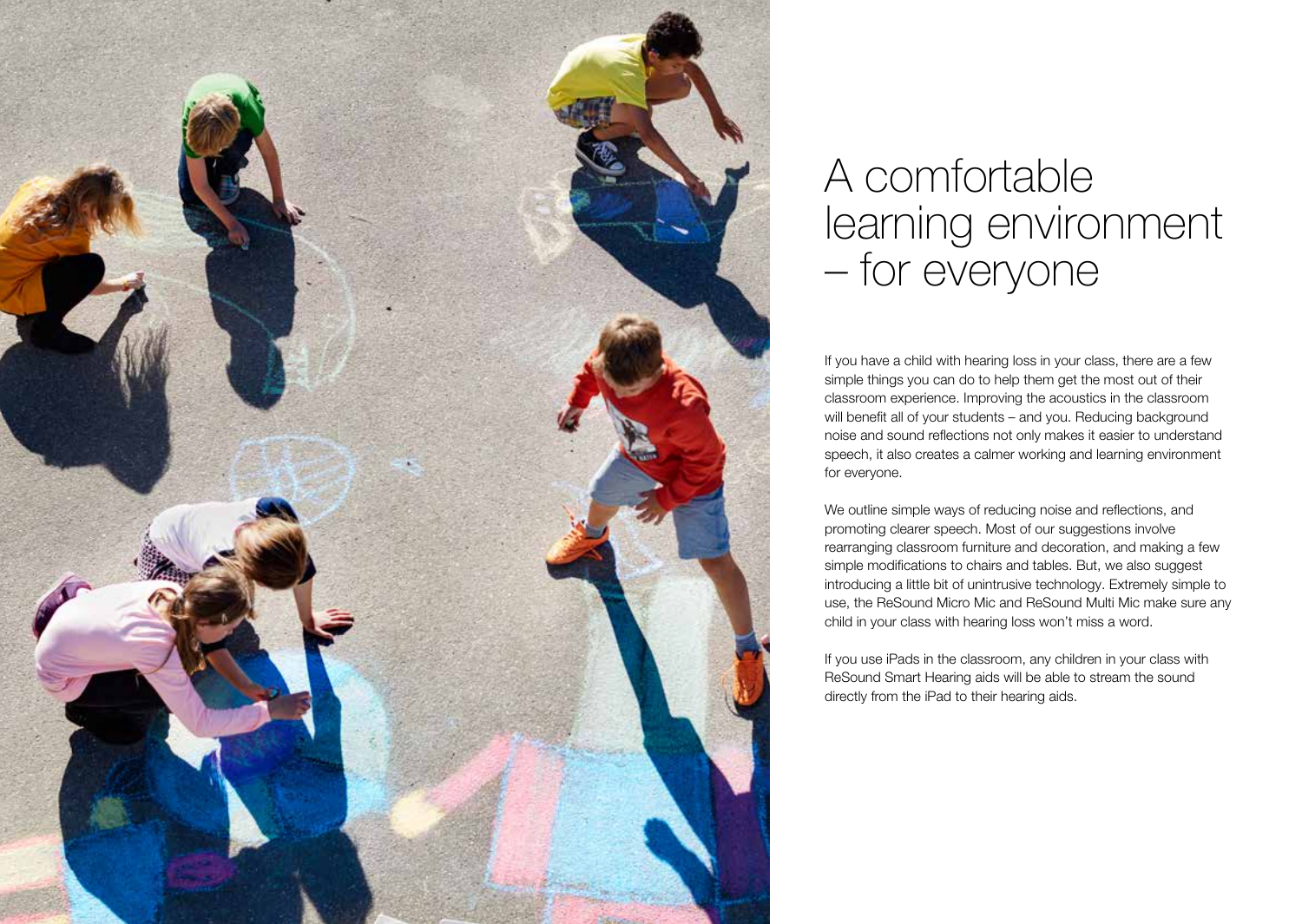### Here's a three-step approach to creating a learning environment that's comfortable for everyone.



### LESS NOISE

There's probably more background noise in your classroom than  $\sum$ you realise. The first thing to do is to stand still in the middle of your classroom when it's empty and just listen. If there's a lot of noise outside from traffic or a building site, your best bet would be to ask for another classroom away from the noise.

Next, listen for noise inside the classroom. Is there a printer that hums? A desktop computer with a noisy cooling fan? You may not notice them, but to someone wearing hearing aids, they can sound intrusively loud. Simple solution: turn them off when not in use.

Finally, you could add rubber or felt pads to the bottom of chair and table legs. Imagine, no more scraping sounds as your children shuffle around during class.



### FEWER REFLECTIONS

Now, still standing in the middle of your classroom, clap your hands. How long does it take for the sound to fade away? This is the echo. If it is three seconds or more, it will be quite hard for any child to hear you clearly. It will be even harder for a child wearing hearing aids.

The first step to reducing reflections is to put up curtains. Windows are hard, reflective surfaces, and if your classroom has a lot of them, hanging curtains will have an instant positive impact.

Does your classroom have bare walls? These also cause reflections. You could install bookcases and fill them with a variety of things of all shapes and sizes. You could also try covering your walls with your children's artwork – the more varied the materials and textures the better.

### CLEARER SPEECH

3

People with hearing loss find it easier to understand speech if they can see the speaker's face. In fact, we all do. After all, it's often cited that two thirds of all communication is non-verbal.

Is the seating in your classroom arranged around desks? If so, you could consider moving them into rows. Or you could simply make sure that your child with hearing loss sits so he faces you at all times. It's probably best if he sits near the front of the classroom. And, even though it can be tricky when you write on the board, try not to turn your back on the class while you are talking.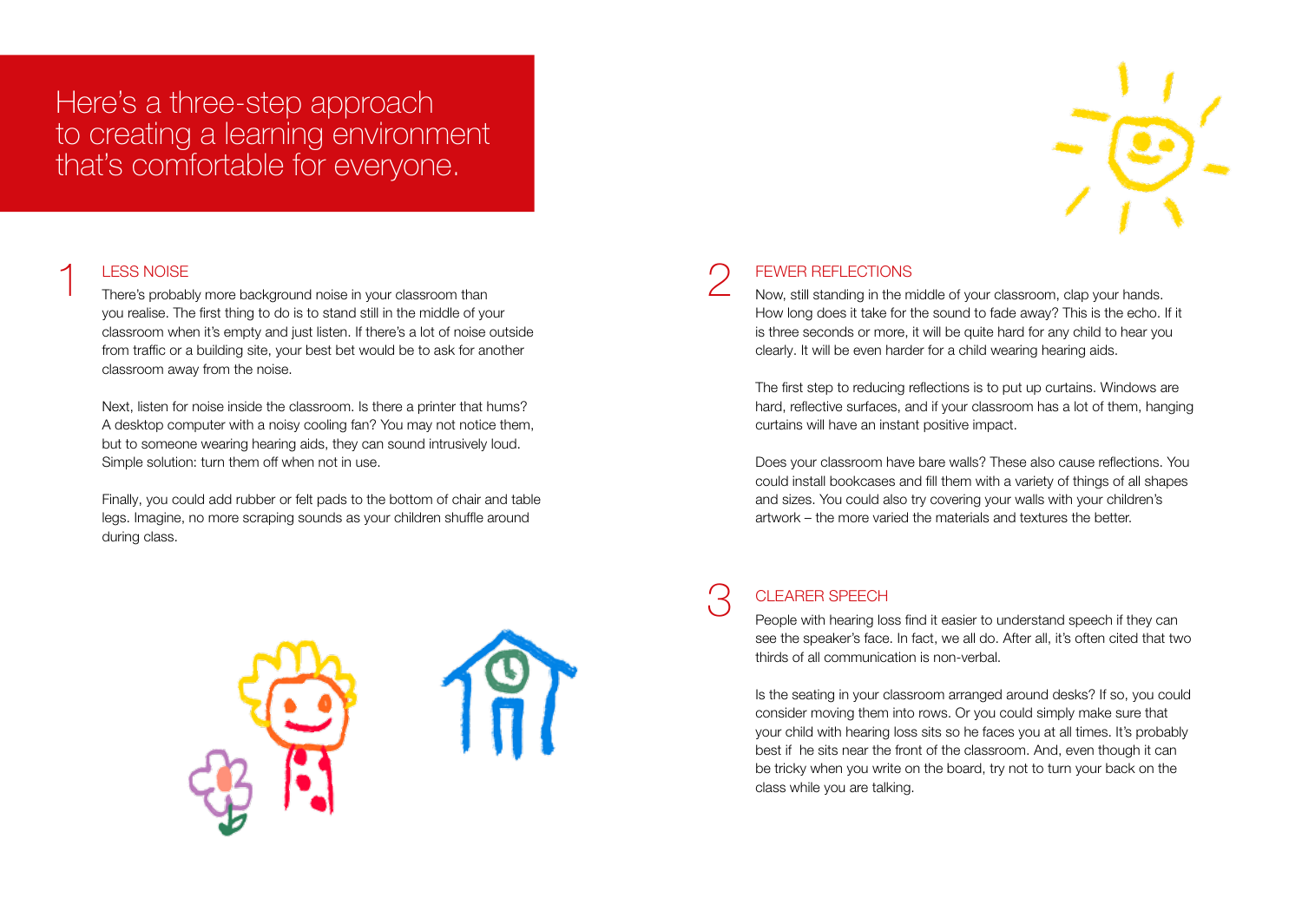





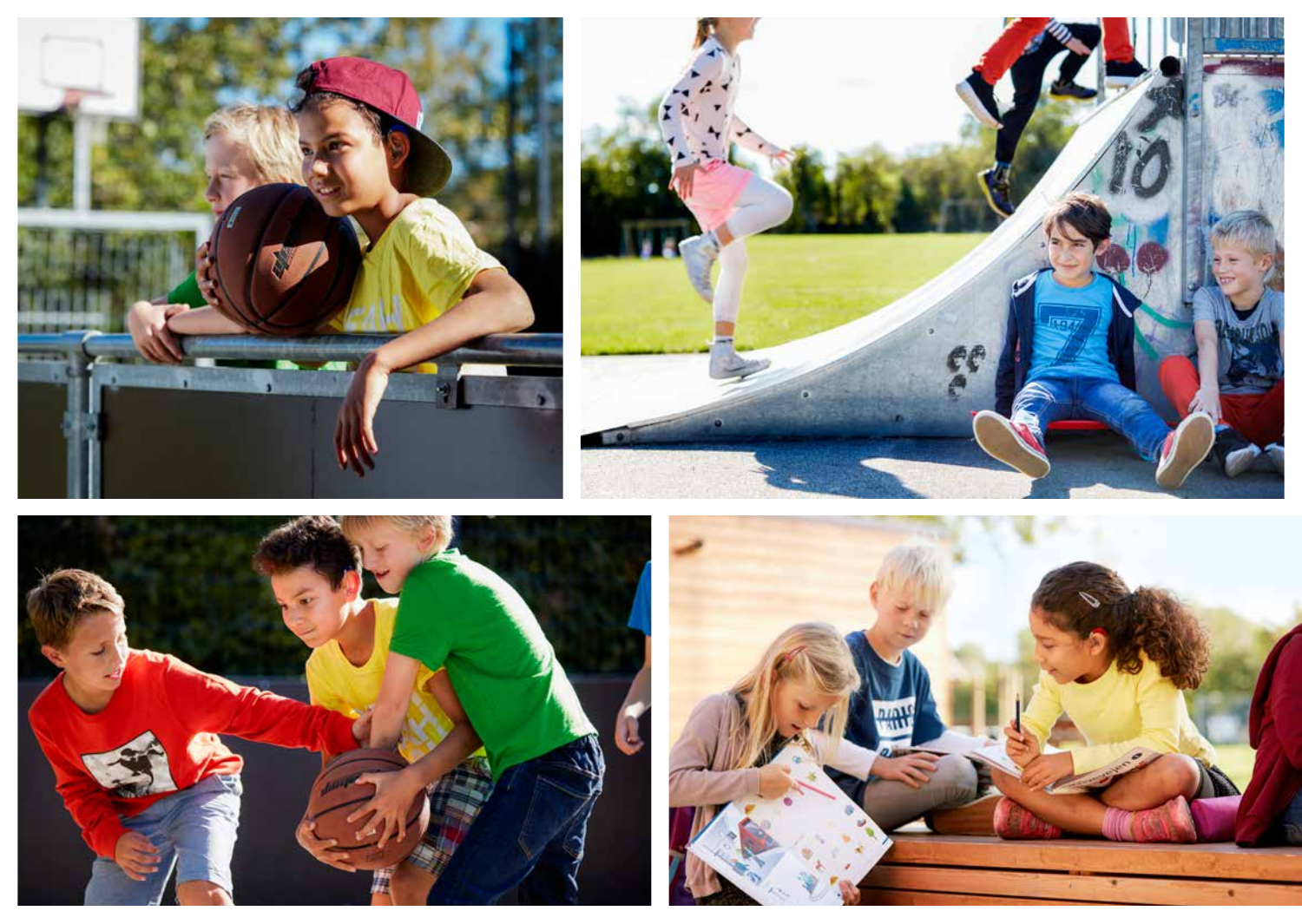## PART OF RESOUND SMART HEARING RESOUND MICRO MIC









STREAMS UP TO THE STREAMED<br>SOUND & 25 METRES

AS LONG AS YOU ARE IN CLEAR LINE OF SIGHT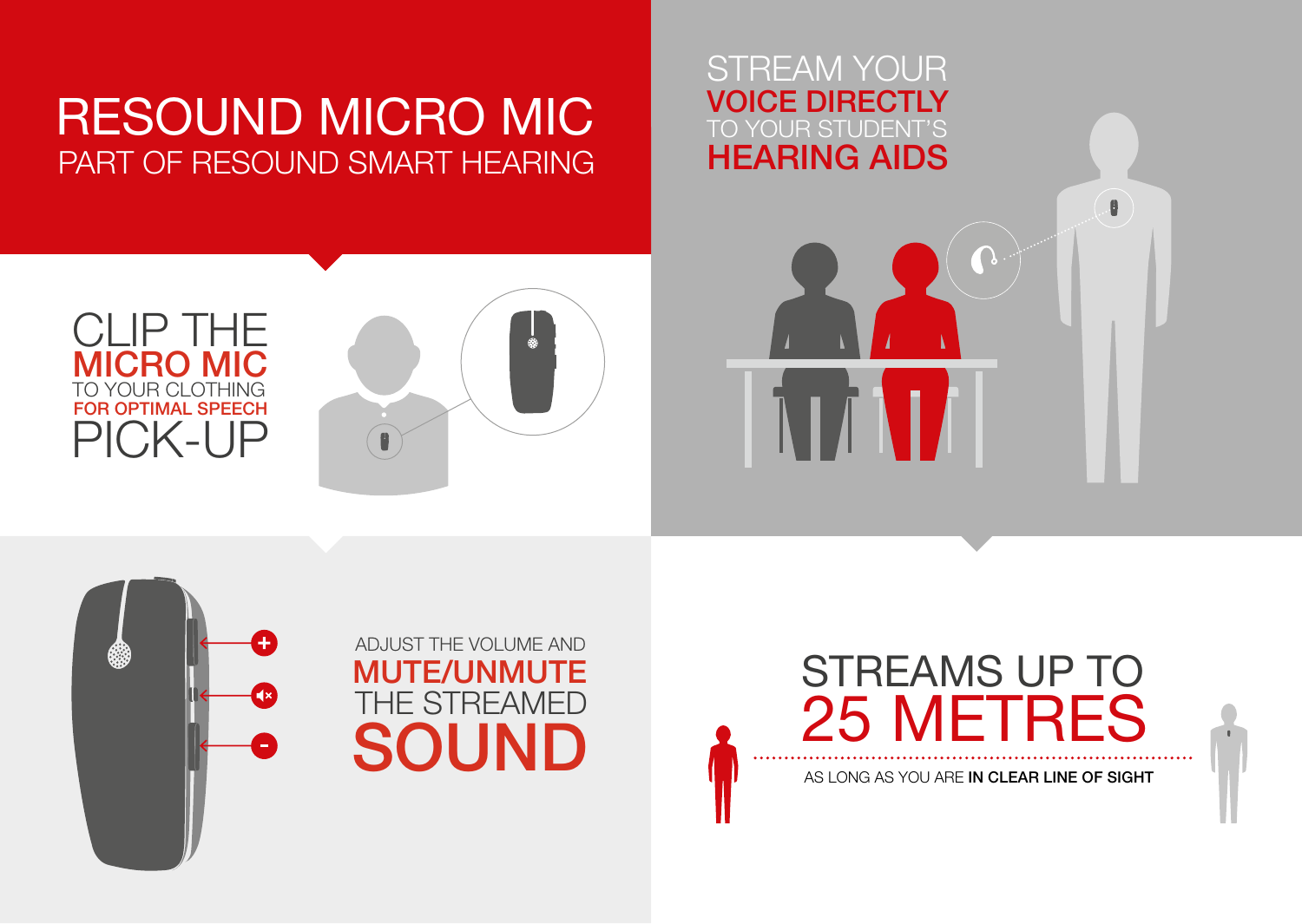## PART OF RESOUND SMART HEARING RESOUND MULTI MIC



TO STREAM SPEECH HOOSE MICROPHONE MODE

TO A TELELOOP SYSTEM CONNECT

CABLE FROM VIRTUALLY ANY AUDIO SOURCE AND STREAM THE SOUND STUDENT'S HEARING AIDS DIRECTLY TO YOUR

PLUG IN A 3-PIN FM RECEIVER TO TAP INTO THE SCHOOLS FM SYSTEM





FOR GROUP WORK PLACE IT ON SO YOUR STUDENT HEARS WHAT AROUND THE MULTI MIC THE TABL HAS TO SAY